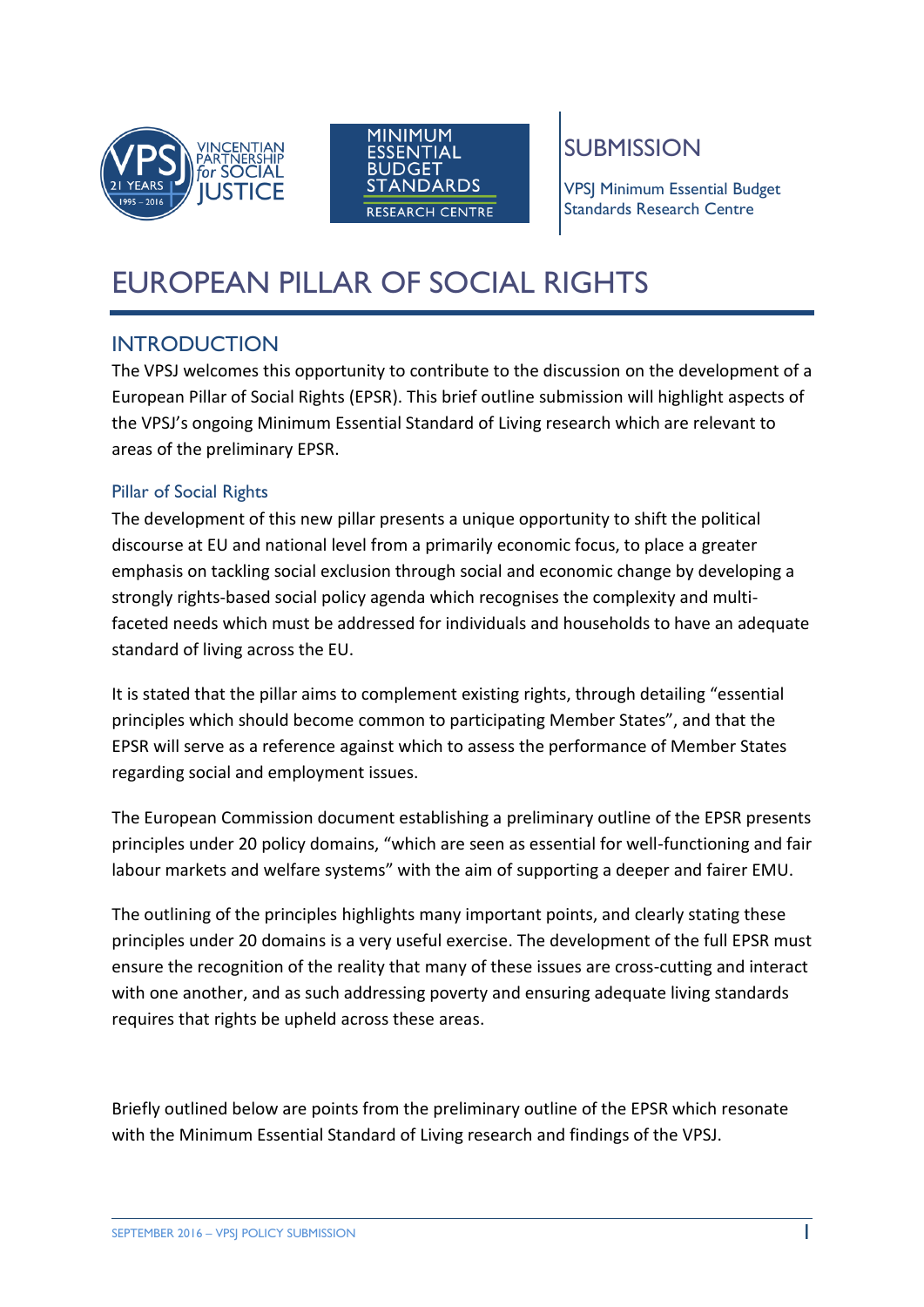## **ADEQUATE INCOME AND A DECENT STANDARD OF LIVING**

- **›** The right to an adequate income which enables a decent standard of living is recognised in Points 8, 14 and 15, of the preliminary EPSR, with regards to minimum wage rates and social welfare payments.
- **›** The VPSJ welcomes the recognition of the right to decent living standards and an income which is adequate to enable an acceptable standard of living for all.
- **›** It is crucial that there is a realistic, robust and transparent measure of a 'decent standard of living' and the minimum income required to enable that standard.
- **›** The Minimum Essential Standard of Living approach, developed in Ireland by the VPSJ and similarly developed in several other EU states, establishes robust itemised budgets of what is required for a socially acceptable standard of living.
- **›** Establishing the cost of a socially acceptable standard of living opens up the space to assess the adequacy of the Social Welfare income supports and the National Minimum Wage, examining income needs and potential avenues to address income inadequacy.
- **›** The establishment of this unique data has provided a new benchmark, grounded in the lived experience of people, which complements other poverty measures and can assist in the formation of support policies to tackle poverty and enhance social inclusion.
- **›** In Ireland, this research has demonstrated the inadequacy of social welfare rates for many household types.
- **›** The MESL research has also demonstrated the inadequacy the current minimum wage rate, and the impact of the cost of both childcare and housing on the income levels required to enable an acceptable standard of living.
- **›** The Living Wage rate in Ireland is calculated by the VPSJ Minimum Essential Budget Standards Research Centre on the basis of the MESL research and MIS model.

# **SERVICES AND LIVING COSTS**

Many of the points included in the preliminary outline of EPSR relate to the ability of people to access essentials in an adequate and affordable manner. The inability to access adequate and affordable housing, childcare, health, etc., each contribute to poverty, increase the cost of a decent standard of living, and prevent people on lower incomes from having a Minimum Essential Standard of Living.

#### **Housing**

- **›** Point 19, of the preliminary EPSR, recognises the right of access to social housing or housing assistance for those in need.
- **›** The MESL research has demonstrated that for households reliant on social welfare income is often inadequate, even when housing costs are based on social housing / housing assistance supports e.g. Rent Supplement.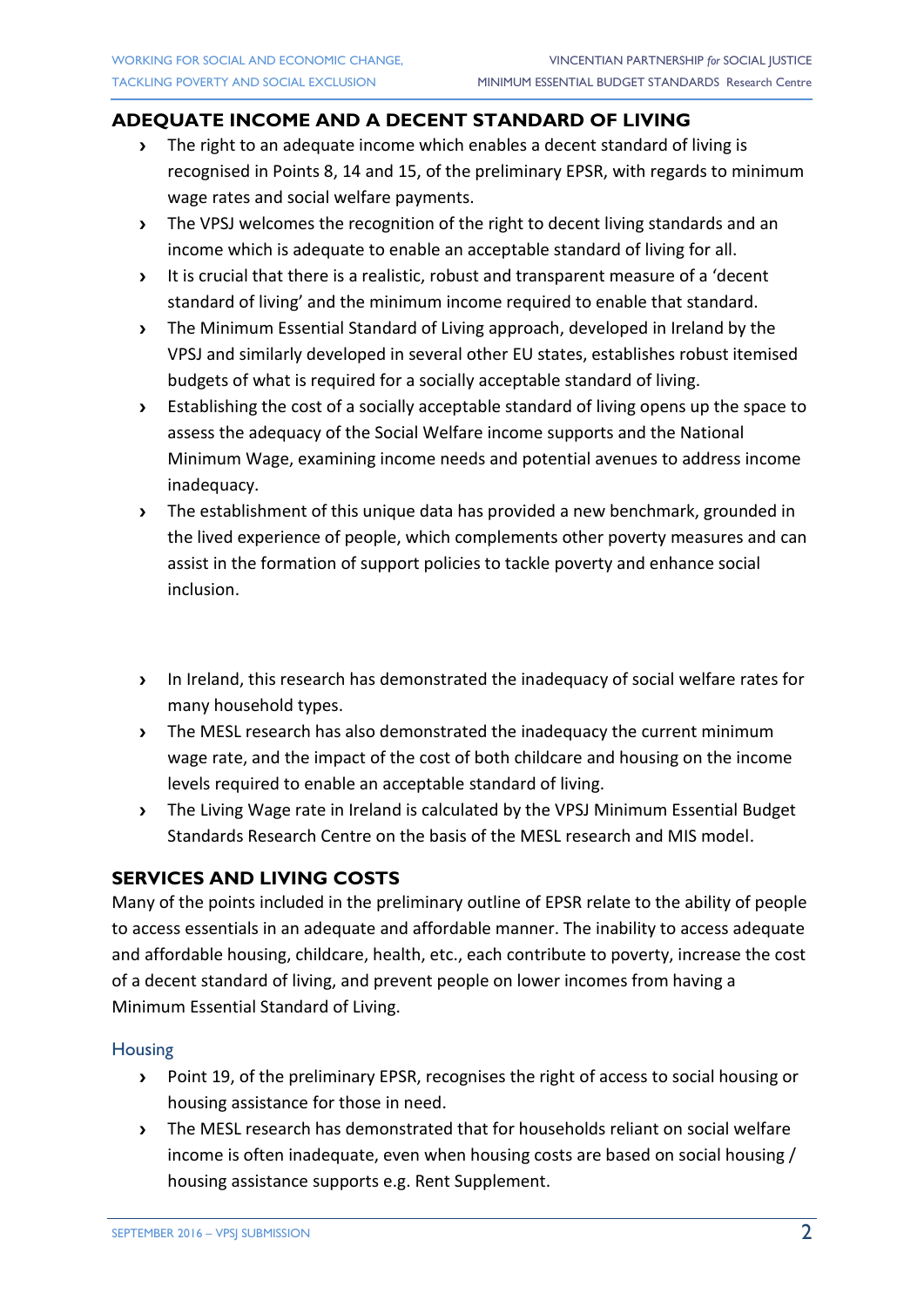- **›** In scenarios where social housing is not available housing costs, in the form of private market rents, can be the largest area of expenditure in a household's minimum expenditure needs.
- **›** Such housing costs contribute to the inadequacy of social welfare rates and minimum rates of pay.
- **›** This has been demonstrated in the MESL Annual Update Reports, for 2014, 2015 and  $2016^{\dagger}$ .
- **›** Further analysis of the impact of housing costs and variation in support by housing tenure and local authority, on the income required for an MESL has been undertaken in recent VPSJ Working Papers<sup>ii</sup>.

#### **Childcare**

- **›** Point 18, of the preliminary EPSR, recognises the right to quality and affordable childcare services.
- **›** In the context of the MESL research the high cost of adequate childcare has been repeatedly found to require households to earn salary rates notably in excess of the National Minimum Wage, to afford both childcare and an acceptable standard of living.
- **›** When high childcare costs are combined with the high costs of private rent, minimum rates of pay and social welfare supports such as Family Income Supplement do not provide the basis of an adequate income.
- **›** A detailed examination of the impact of childcare costs on the minimum earnings required for an adequate standard of living was carried out in a recent VPSJ working paper<sup>iii</sup>.
- **›** The analysis found that the salary rate required to afford formal childcare and all the essential elements of a socially acceptable minimum standard of living, is up to 150% of the National Minimum Wage for Two Parent household compositions, and up to 260% of the National Minimum Wage for One Parent household compositions.

#### Other Essential Services

The MESL research demonstrates the impact of the cost of services such as healthcare (private health insurance when not eligible for a Medical Card) private transport (e.g. for rural households which are not served by adequate public transport), and the energy costs associated with living in less efficient housing, on the cost of a socially acceptable minimum standard of living and the income needed to enable it. The preliminary EPSR document recognises the need for access to affordable essential services in these and other areas.

Food costs for a minimally adequate and nutritious diet are also a significant part of households' minimum expenditure needs<sup>iv</sup>. It is notable the preliminary EPSR document does not make explicit reference to food poverty and a right to an adequate diet.